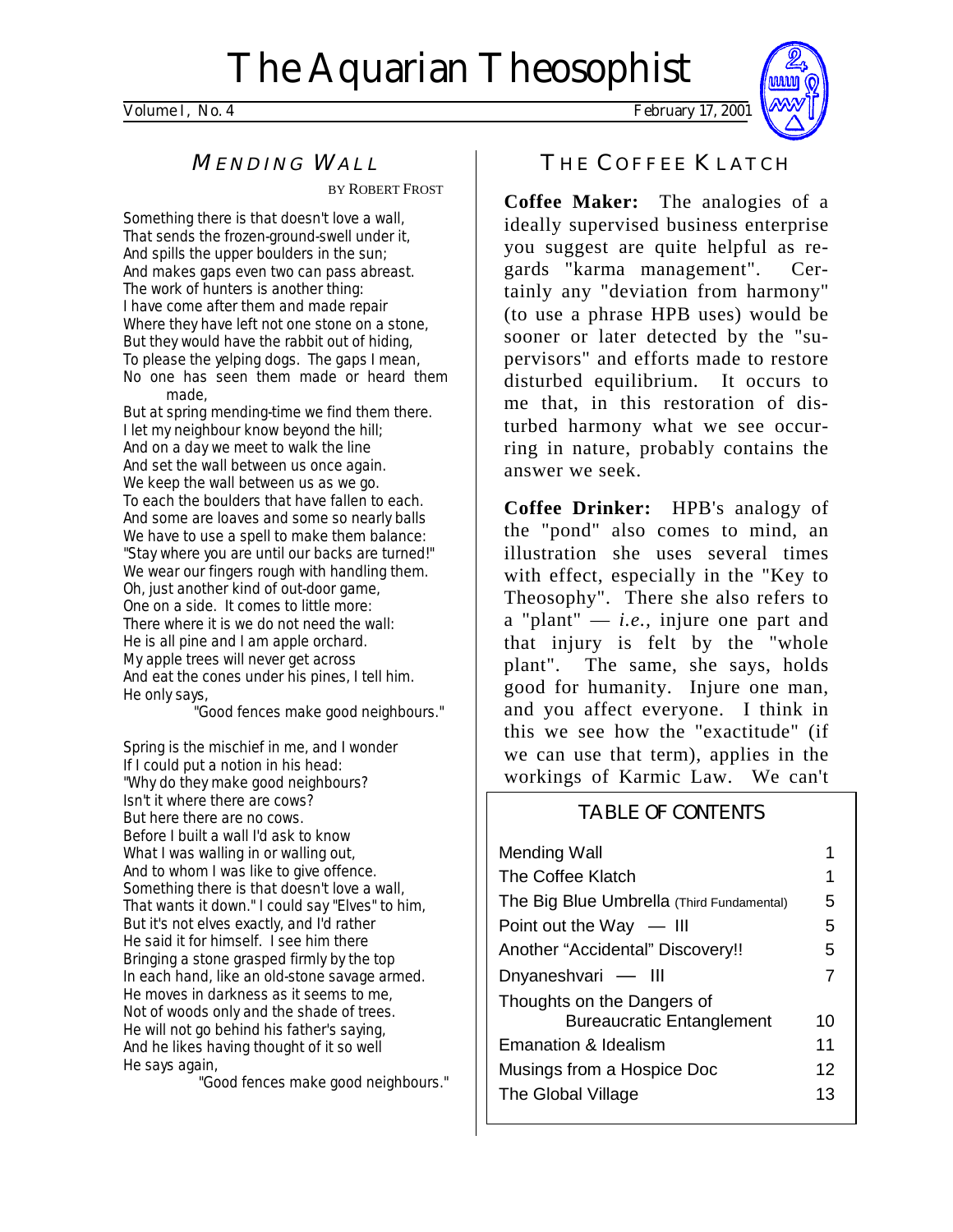always "see" the "exactitude", since at our stage we are not equipped to look into all the planes of cause and effect. But the Adepts apparently can, and do.

**Bystander:** And, if the Masters can go into the state of Devachan, as said in the *Ocean of Theosophy,* and help the beings there (this is one of Their duties), certainly they must also have access to all the personnel records.

**Egghead-type:** A quote from *Isis Unveiled,* Vol. I, 319 seems very helpful:

Plato shows the deity geometrizing. The world is sustained by the same law of equilibrium and harmony upon which it was built. The centripetal force could not manifest itself without the centrifugal in the harmonious revolutions of the spheres; all forms are the product of this dual force in nature. Thus, to illustrate our case, we may designate the spirit as the centrifugal, and the soul as the centripetal, spiritual energies. When in perfect harmony, both forces produce one result; break or damage the centripetal motion of the earthly soul tending toward the centre which attracts it; arrest its progress by clogging it with a heavier weight of matter than it can bear, and the harmony of the whole, which was its life, is destroyed. Individual life can only be continued if sustained by this two-fold force. The least deviation from harmony damages it.

**Coffee-Maker:** I have been thinking of the problem you posit about how ONE CENTRAL INTELLIGENCE might be said to CONTROL the uncountable karmic transactions of all beings everywhere in terms of OUR CONCEPT of time, space and motion.

 If we limit our thought to what we know on this the physical plane, the difficulties appear insurmountable. No good analogy comes to mind.

 But let's look at the management of a good business or the government of a well run country — where, ideally, the rules and government procedures are determined over years of experience. They are sensitive to variations and are set to return all divergences to some central accounting spot which brings exact results back to the source of disturbance (be it good or bad). Let us assume that the inner structure is IDEAL, and the administrators are absolutely incorruptible and inflexible in terms of response. Extend this right down to the fringes of contact with the "public."

 If possible, visualize the actual tendrils of sensation interpenetrating all aspects of evolution — and therefore being specially aware of all divergences from LAW (which is fairness, justice and mercy TO ALL WITHOUT ANY EXCEPTIONS) One might say that the MONADIC ES-SENCE is that ever-living, everdifferentiating BACKGROUND of sensitivity where the MONADS of any one evolutionary period are pursuing their responsible task of selfdevelopment and seeking to become BUDDHI-MANASIC entities.

**Bystander:** Our problem is that we observe in business and government the usual personal selfishness and self-seeking attempts made by those officials who arrogate to themselves the power to make special concessions or "arrangements."

**Coffee-Drinker:** In a Universe with the IDEAL SPIRITUAL LAWS in place, all attempts by any entity to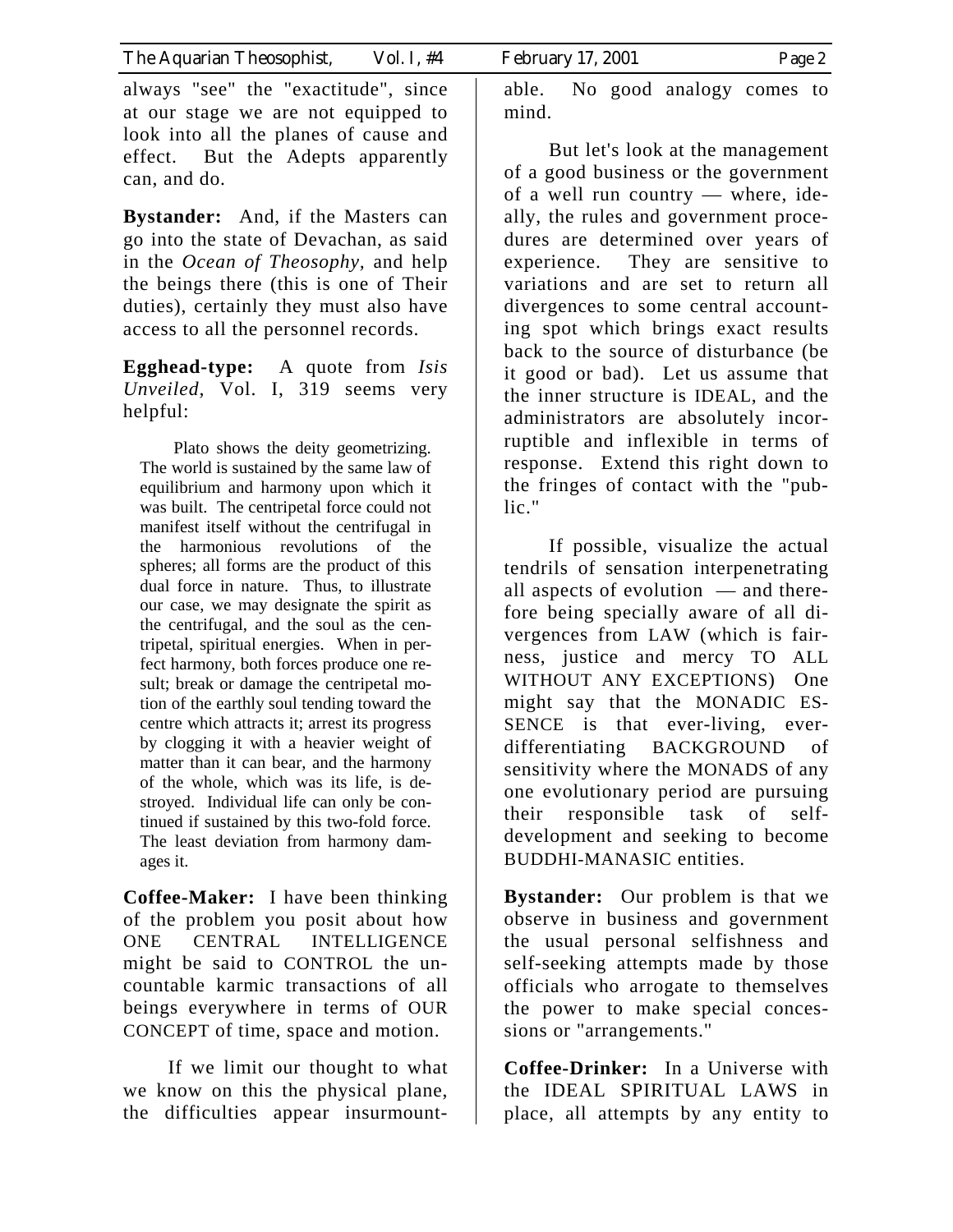deviate from those ideals of SER-VICE, ASSISTANCE, SELFLESS-NESS, IMPERSONALITY, GENER- $OSITY$ , etc.,  $\_\$ all universal principles of action and behaviour — the detail of bringing back into harmony and balance any disturbance caused by a selfish application of free-will is automatically handled by each smallest MONAD in its own place and time.

**Busy-body with cup:** I can think of not other explanation as viewed from our limited experience, but, perhaps this might help:

 There are some mysterious things that go on with karmic law. For example, spiritual karma takes a long time to exhaust itself on the plane of manifested effects. The Atlantean misdeeds of several million years ago were spiritual and seem to be more in the ascendant now than ever.

 In banking bad debts are eventually wiped off the books. Sometimes they are overtly forgiven, yet karma is not subject to time??? What about that?? Does anyone have any ideas on this?

**Egghead type**: I don't but HPB has something to say on pg. 639, SD I:

The closer the union between the mortal reflection MAN and his celestial PROTOTYPE, the less dangerous the external conditions and subsequent reincarnations-which neither Buddhas nor Christs can escape. This is not superstition, least of all is it Fatalism. The latter implies a blind course of some still blinder power, and man is a free agent during his stay on earth.

He cannot escape his ruling Destiny, but he has the choice of two paths that lead him in that direction, and he can reach the goal of misery-if such is decreed to him, either in the snowy white robes of the Martyr, or in the soiled garments of a volunteer in the iniquitous course; for, there are external and internal conditions which affect the determination of our will upon our actions, and it is in our power to follow either of the two.

Those who believe in Karma have to believe in destiny, which, from birth to death, every man is weaving thread by thread around himself, as a spider does his cobweb; and this destiny is guided either by the heavenly voice of the invisible prototype outside of us, or by our more intimate astral, or inner man, who is but too often the evil genius of the embodied entity called man. Both these lead on the outward man, but one of them must prevail; and from the very beginning of the invisible affray the stern and implacable law of compensation steps in and takes its course, faithfully following the fluctuations.

When the last strand is woven, and man is seemingly enwrapped in the network of his own doing, then he finds himself completely under the empire of this self-made destiny. It then either fixes him like the inert shell against the immovable rock, or carries him away like a feather in a whirlwind raised by his own actions, and this is-KARMA.

**Coffee Drinker:** "Who keeps all the billions of karmic transactions organized and in proper order so that everyone get " 'exactly' what is due him?"

 The analogy was made to "WANS" and "LANS" (in computerease a "wide area networks" and "local area networks")--*viz.,* we are all karmically inter-connected, "networked" to a central, universal "server". The computations are therefore instantaneous and precise.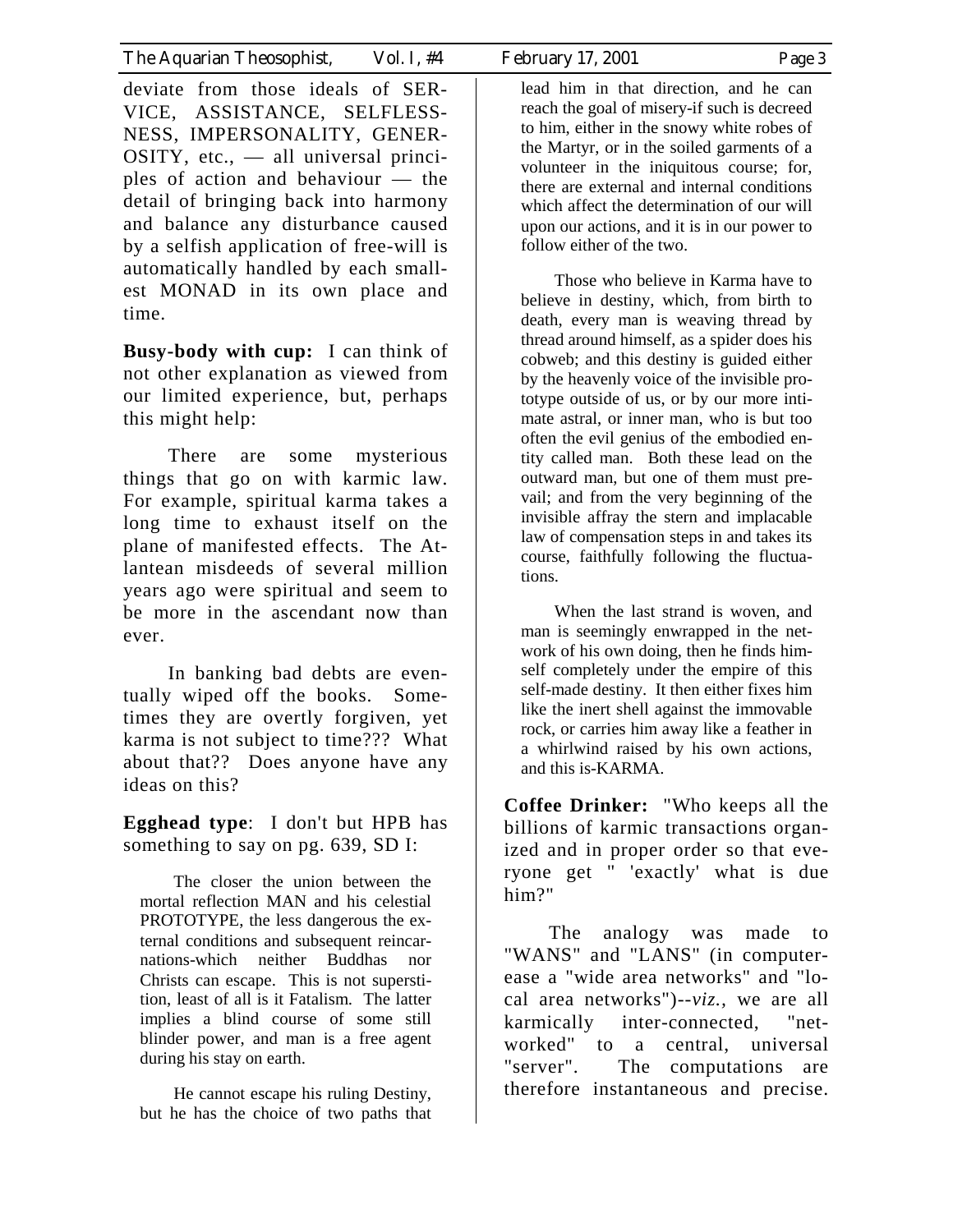The "MIS" (Manager of Information Services) are the Lipkia.

**Coffee Dispenser:** As a mechanical analogy it sounds GREAT. However, if there is just ONE SELF then that which keeps track of the jillions of "apparent" daily deeds is, on the cosmic scale, the same that on the microcosmic scale (man), keeps track of the jillions of interactions going on each day with our billions of cells and organs all jostling each other and snapping their fingers!!

**Furtive Bystander:** I think karma is best understood THROUGH one's Dharma or duty. But in order for this to be of any use, one has to INTEN-SIFY their life.

 For example, if one is trying to live for the ONE SELF they will gradually bring to the surface their "hidden" blemishes so that they have to be faced. One has to either fight or die so-to-speak, but this time the enemy is INSIDE: it's between you on the one side, and **you** on the other as a past set of habits and deeds and preferences not yet in harmony with the World Soul. If one will go on as HPB puts it to the "bitter end" (and then she adds "if simple perseverance and singleness of purpose can be called that.") then karmic law will become a downright AWESOME factor in one's life — so much so that you would not know how to sanctify it properly in your mind. I have a suspicion that when a person begins to learn about karmic law inside themselves what they are really experiencing is a slight glimmer of their Higher Ego.

**Coffee Sipper:** You're trying to run before you walk! To try to be a conscious agent for the World Soul is asking for a general meltdown in direct proportion to the intensity of one's sincerity, enthusiasm, daring, and last but not least — WILL Power — which in the early stages should be called "dogged perseverance" rather than will-power.

What about this??

**Egghead type:** Without the intensity of the trip the 3rd fundamental becomes our mind-child with no soul.

**Student buying coffee:** I wonder if HPB said to herself when she was writing the SD.

 "If you Moderns insist on treating this as meat for the intellect, I will make this book so long and so hard that if you persevere it will destroy your intellect and wake up the mind inside your heart." Sincere people always get more than just themselves into the act sooner or later.

 Why not? If we can unite with lower lives and make ourselves brutish, why is not the converse true?

Besides all these events are cyclic. For example, Doctors gave up making house calls as our technology improved, but look at this! Docs are at your door once more! {student then proudly displayed the following}:

"The number of households employing outside maid services increased by 33 percent between 1986 and 1996. More than 20 percent of U.S. households now employ professional lawn care or landscaping services. Even the original sort of house call is back in style: The American Academy of Home Care Physicians reported that its membership doubled to 700 between 1998 and 2000. (*Impress Magazine,* Issue 5, 2001)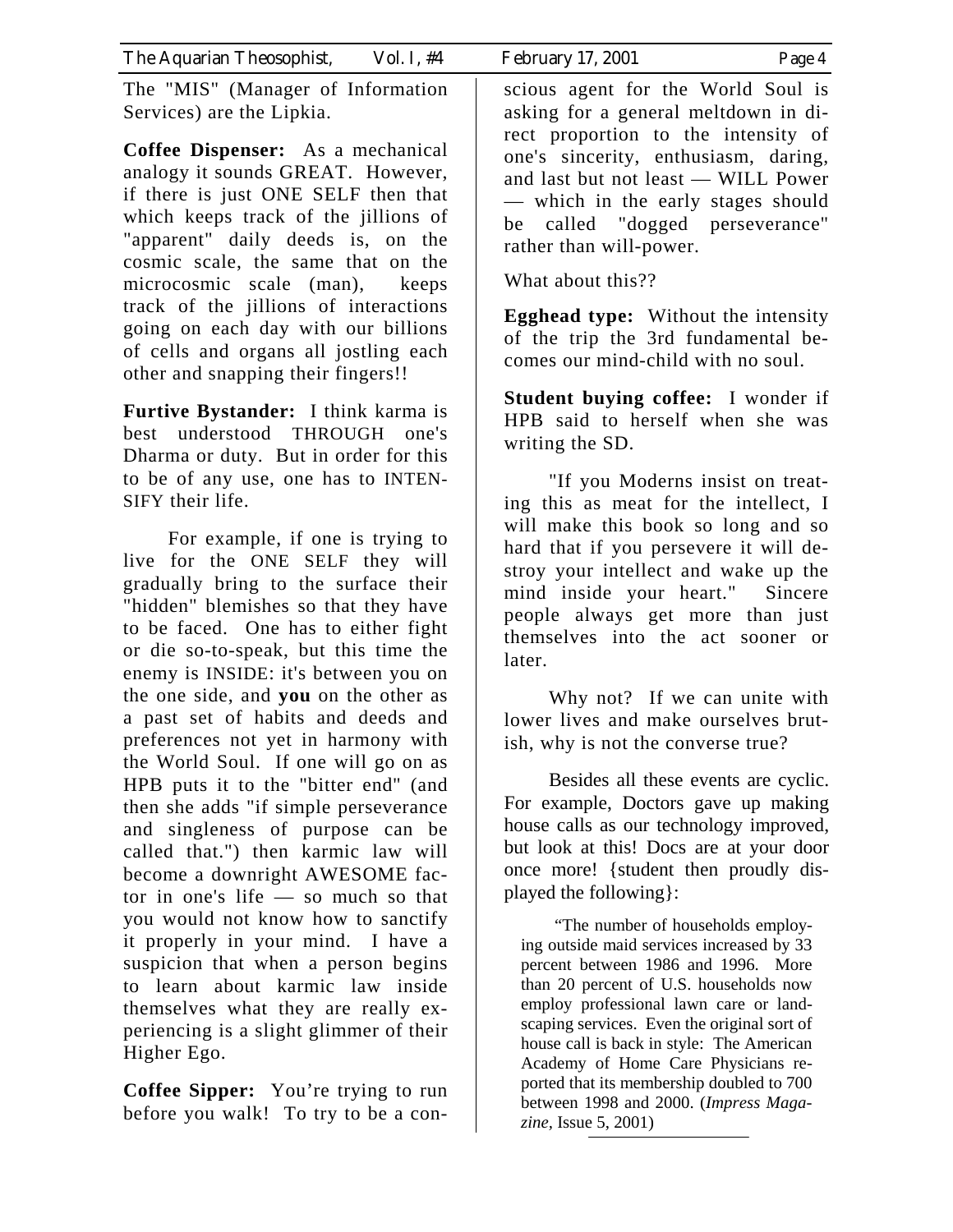# THE BIG BLUE UMBRELLA

The sky and our aspiring ideations give each of us a *big blue umbrella*. No two are alike, so it is truly "Unity in Diversity." This column has echoes from that great expanse: the *three fundamentals*—

#### *THE THIRD FUNDAMENTAL*

Does the road wind up-hill all the way? Yes, to the very end. Does the journey take the whole long day? From morn to night, my friend.

Starting upon the long journey immaculate; descending more and more into sinful matter, and having connected himself with every atom in manifested Space—the Pilgrim, having struggled through and suffered in every form of life and being, is only at the bottom of the valley of matter, and half through his cycle, when he has identified himself with collective Humanity. This, he has made in his own image. In order to progress upwards and homewards, the "God" has now to ascend the weary uphill path of the Golgotha of Life. It is the martyrdom of self-conscious existence. Like Visvakarman he has to sacrifice himself to himself in order to redeem all creatures, to resurrect from the many into the One Life. Then he ascends into heaven indeed; where, plunged into the incomprehensible absolute Being and Bliss of Paranirvana, he reigns unconditionally, and whence he will re-descend again at the next "coming," which one portion of humanity expects in its dead-letter sense as the second advent, and the other as the last "Kalki Avatar." (SDI, 268)

# Another "Accidental" Discovery!!

—————

Not only philosophy but discoveries as well come from "above to the below" in the to our everyday mind — most inexplicable ways. This is what *Science News* tells us in its January  $27<sup>th</sup>$  issue (p.53):

In a new twist on zombie botany, Harvard University physiologists have found that the pipes in a plant's water plumbing can regulate the flow speed [Continued on p. 7]

# POINT OUT THE WAY

*Point out the Way* is subtitled: "The Three Fundamentals and Questions Answered at an informal Ocean Class." John Garrigues conducted this class in the early 1930's at the U.L.T. in Los Angeles. It was taken down stenographically and published by *The Theosophical Movement,* Mumbai, India. The series ran from January, 1951 through July, 1954.

#### **III**

# **QUESTIONS ANSWERED AT AN INFORMAL "OCEAN" CLASS**

#### INTRODUCTORY ADDRESS

*The Ocean of Theosophy,* by William Q. Judge, has long been a basic text-book in the study program of the United Lodges of Theosophists. Published in 1893, two years after the passing of H. P. Blavatsky and five years after the issuance of *The Secret Doctrine,*  the *Ocean* first appeared in the modest form of a newspaper series. Mr. Judge is said to have written the whole of the *Ocean* in a week's time, and, even making allowance for his prodigious capacity for work, this is a remarkable achievement.

 . . . The present series collected from stenographic notes of *Ocean* class questions and answers, is a case in point, for attention is clearly and constantly directed to the source material in H.P.B.'s *Secret Doctrine.* As Robert Crosbie has observed, the student will find that every statement in the *Ocean*  can be expanded by consulting H.P.B.'s book — and the *Ocean* class which succeeds in stimulating this process of "testing and verifying" has done the best it can, and all that it can, toward making Mr. Judge's text-book a living Theosophical manual.

 The Three Fundamental Propositions of *The Secret Doctrine,* as taken up in an informal *Ocean* class, have appeared in our last two issues. As an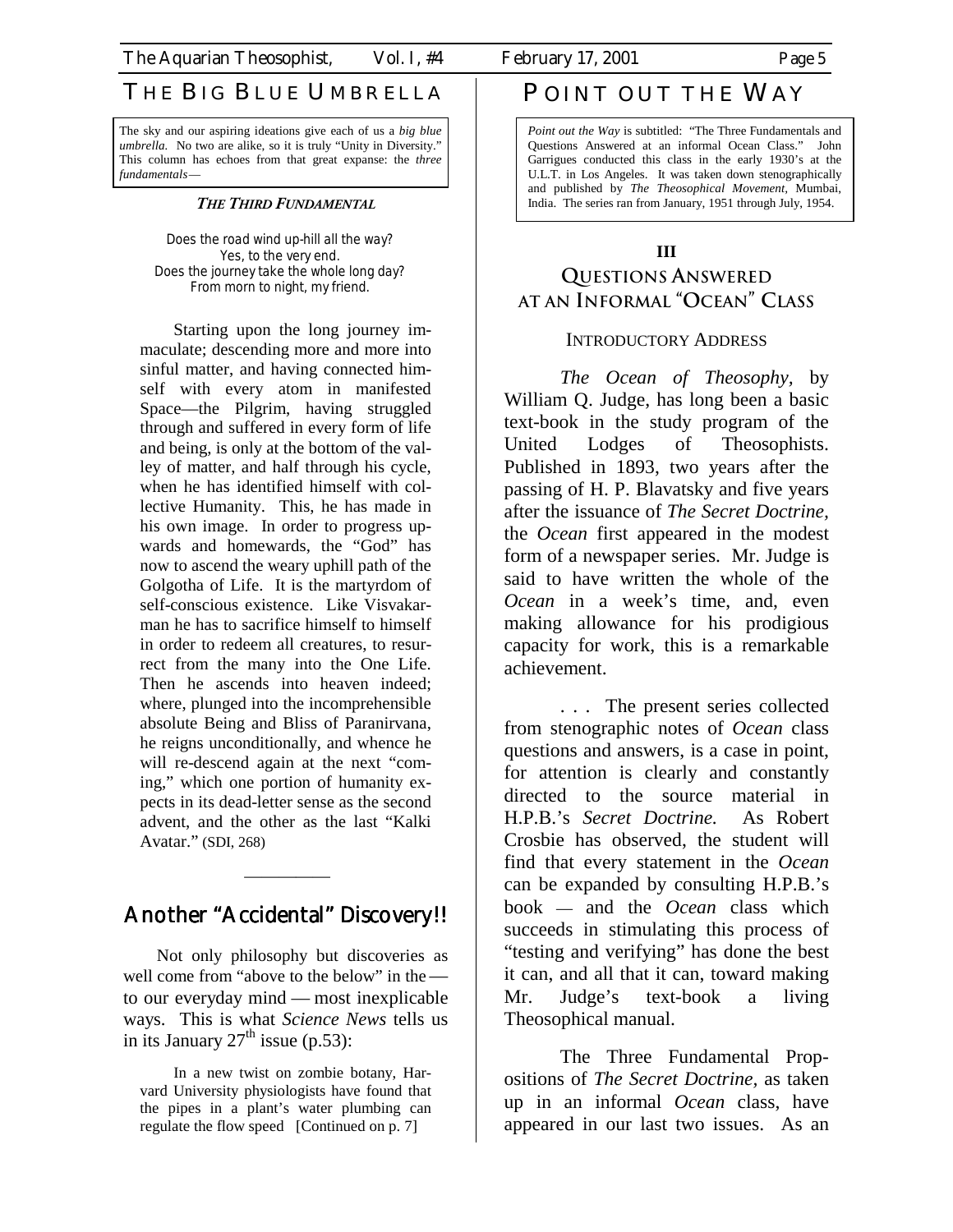introduction to this series of answers to questions in the same class, we give part of an introductory talk on the book itself. Next, we will proceed with the stenographic report of the class as it works its way through the *Ocean* proper. It should be said that the answers to be presented in this series were originally given extemporaneously, and this quality will serve to remind the reader that the statements made are suggestive rather than authoritative. The obvious intent of the speaker was to turn inquirers to the recorded teaching itself, whence they might derive "an inspiration of their own" to answer their own deeper questions, and to guide them across the ocean of Theosophy.

 Perhaps there are those here who have found life a puzzle, a mystery rather than a problem. They have tried out their own experience, and found not enough in it to solve the mystery; they have been to academic philosophy, to organized religion, or to orthodox science, whatever it may be, and found no answer. Coming to this *Ocean* class, they may for the first time in their lives be in a student frame of mind, open-minded enough to look in a new direction.

 Now we introduce them to Mr. Judge. First, will they not see here an honest man, writing not for his sake, but for theirs and ours, and writing of what he understands, in order that we all may gain some little understanding? What moved Mr. Judge to write *The Ocean of Theosophy?* Take the first sentence of the preface: "An attempt is made in the pages of this book to write of Theosophy in such a manner as to be understood by the ordinary reader."

 Second, let us apply a simple test to Mr. Judge, as we can to Mme.

Blavatsky  $-$  a test by which we shall soon learn the difference between what these two wrote and what lesser students have written in regard to Theosophy. To illustrate: when the colonists settled in New England, they gave the Indians some gunpowder and showed them what to do with it. The Indians reasoned according to their experience, and what did they do with the gunpowder? They went out and planted it so as to raise a crop. Again: a man takes a slab of oak lumber and plants it. He doesn't raise any oak trees; but he does if he takes an acorn and plants it. So, in everything H.P.B. writes, in everything Mr. Judge write, is a seed value, and that is a value we nearly always miss. The hundreds of students who have written books about Theosophy, in just as fine language, just as interesting, just as detailed, just as explicit — often more so, in fact — were handing us *shavings.* Not a thing they have written will grow when planted in the mind.

 If we were to take *The Ocean of Theosophy* as material stuff for our intellectual clothing, that would be all we should get out of it. If we were to read it out of mere curiosity, we should have only an interest in something that is novel. The curious man, as distinguished from the interested man, will never look at the same thing more than twice; he will never read the same book more than once or twice; after that his interest wanes, because his "interest" was curiosity. Those who read the *Ocean*  merely for comparative purposes — that is, to see how it differs from what some other writer says — will derive from it only the comparison; they won't get *seed values.*

 How can we determined that the *Ocean* has seed values? Take any given sentence in the *Ocean* that conveys an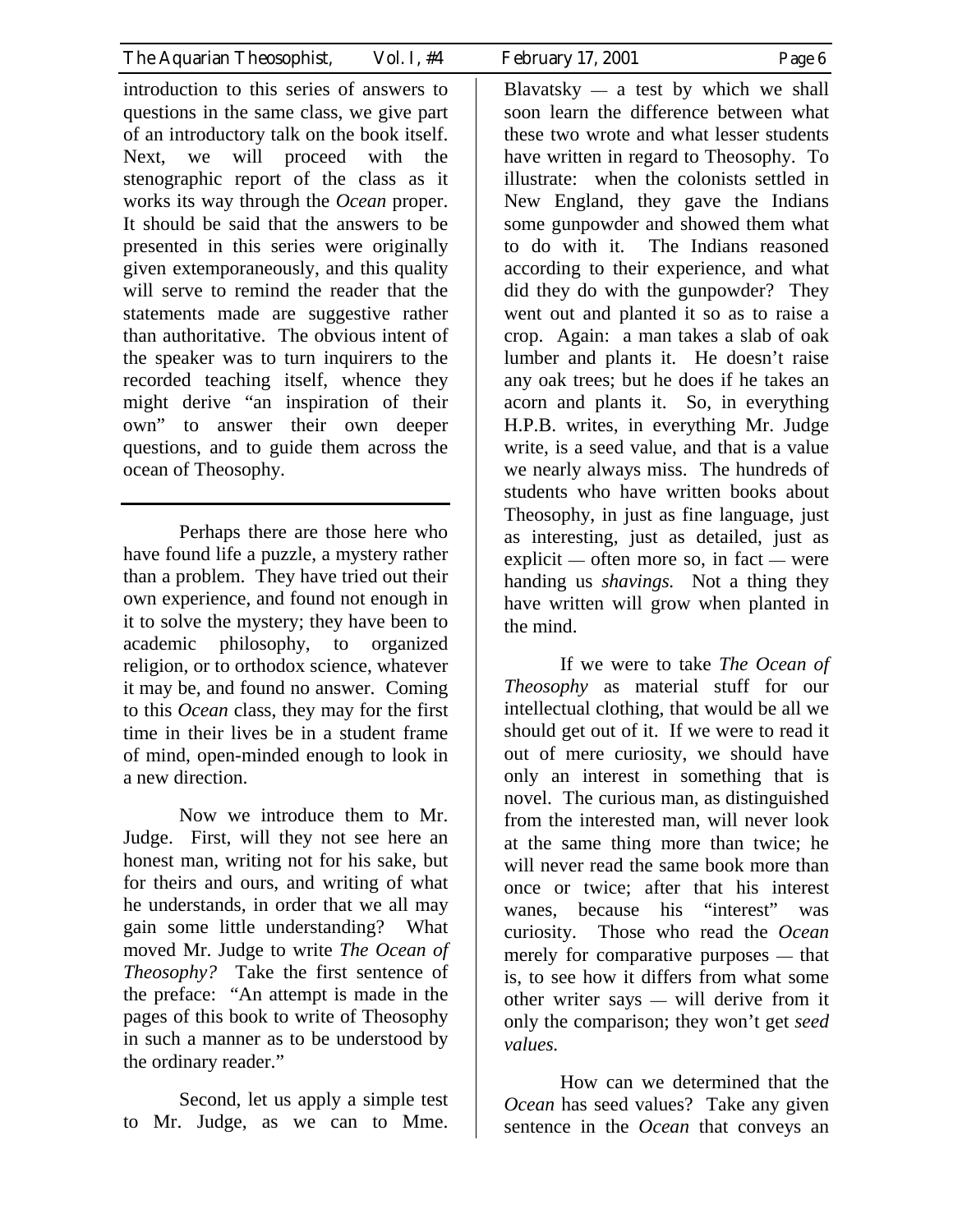idea complete and intact in itself. One who thinks about that idea, will find it germinates; it grows at once; and it will wake up things in his own nature that he did not know were there. The writing of a true teacher, at any time, in any place and in any nation, can be told by its "seed value."

> [TO BE CONTINUED] \_\_\_\_\_\_\_\_\_\_\_\_\_\_\_

## Another "Accidental" Discovery!!

#### [**continued from p.5]**

regulate the flow speed, despite the disability of being dead.

 The stack of dead cells, called xylem vessel members, respond to what's in the water whipping through, report Maciej A. Zwieniecki and his colleagues. When the cells carry high concentrations of calcium, potassium, or other ions, the researchers say, membranes between cells become more porous, speeding the stream.

Yes, even a dead cell can manage such bottle-neck control, the researchers argue… They describe experiments suggesting the regulation comes from the properties of absorbent goo called a hydrogel.

Xylem, the core of plant stems, comprises living and dead cells. Drawn by evaporation from leaves, water whooshes up through the dead cells. The water keeps the whole plant's chemistry humming.

The old view recognized only two states for the flow through these pipes. The water either streams or, when blocked by a bubble, stalls.

After recently reading about a 1978 lab mishap, Zwieniecki began to wonder whether the system is more complex. A physiologist had reported that flow rate jumped in a stem when he ran out of deionized water and substituted tap water.

To see if that quirk could prove useful, Zwieniecki monitored sections of stem from laurel plants. The higher the concentration of potassium chloride in the water flowing through the sections, the faster its flow, he found. Tissue in an intact plant showed a similar reaction. Xylem tissue is "more dynamic than we thought." Zwieniecki says.



### **DNYANESHVARI III**

[The *Dnyaneshvari* is mentioned many times by Madame Blavatsky, always in glowing terms. The following rendition is extracted from Manu Subedar's translation. The great Sage, Dnaneshwara Maharaj sang this work to his people when he was quite young. He did it in their native language, Marathi, about 700 years ago. It is his commentary on the *Bhagavad Gita.*]

#### Continuation of Ch. II from January Issue

**Shri Krishna:** You identify yourself with your physical body and think of it all the while and then maintain that "I am the slayer and the Kurus are the slain." On reflection, you will find that you are not the killer, nor will they be the killed. What is seen in a dream is found real only while the dream lasts, but on awakening there is nothing. A blow given to a shadow does not cause a wound in the body. So it is Maya which puzzles you.

 Space appears in the form of a house, but on the house being pulled down, the space is still there. So also with the loss of the body, the Soul is not affected. This Self is without origin, eternal, free from illusion and unsullied. The Self is eternal, stable, permanent, everywhere, and full of everything. The intellect cannot encompass It. The Self is the goal of all meditation. The Self is free from the three Gunas, without source, without change, and, though beyond individual form, yet allpervading. When you know this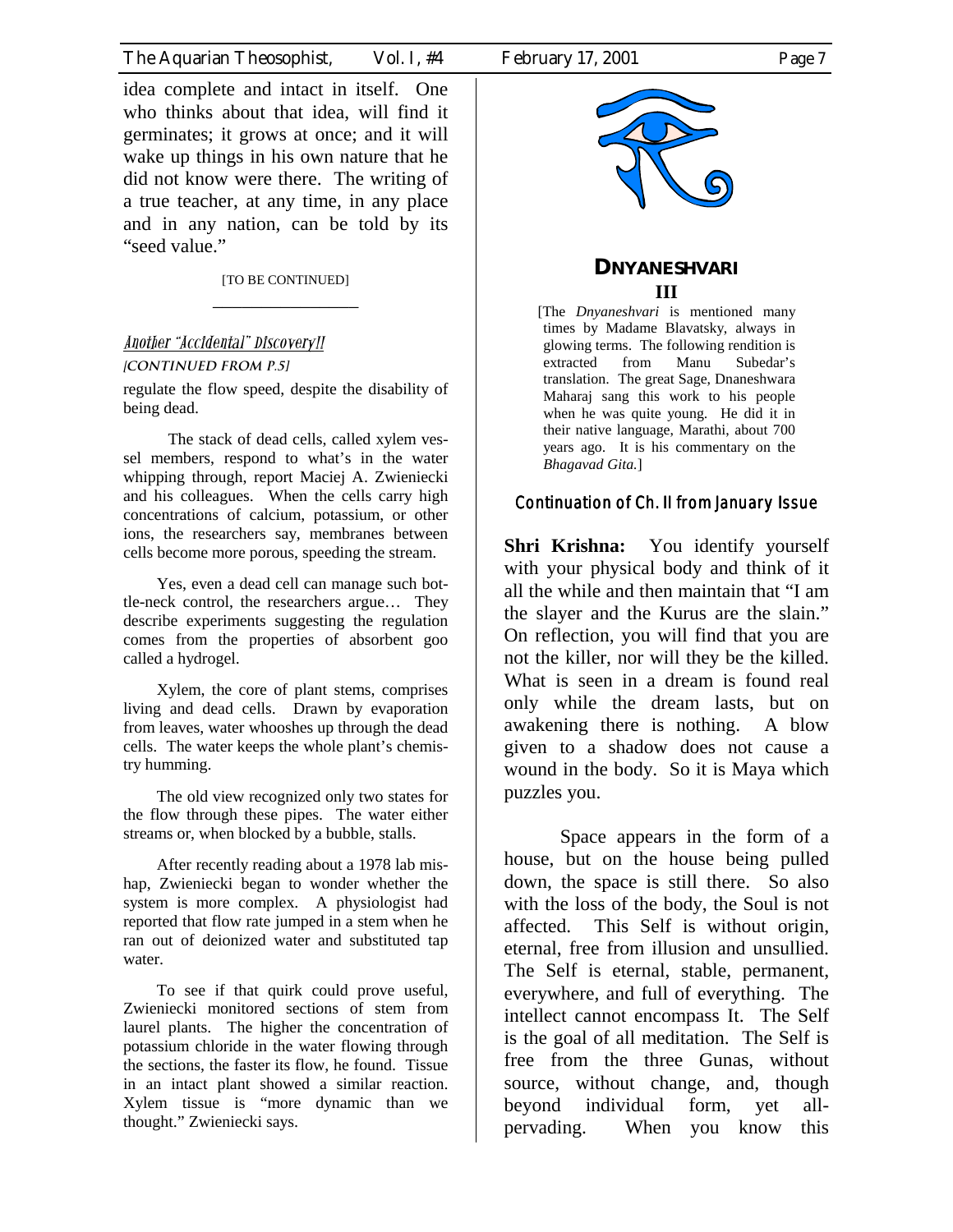Omnipotent Self, you will not feel any grief.

 If you think this Soul is mortal, even then you should not mourn, because, like the constant stream of the Ganges, birth, life and death, are eternal. The Ganges is a simple phenomenon. It exists at its source and it can be followed all along its course up to the sea, where it merges. No living beings are free from these three changes of conditions, viz., birth, development and death. You must not grieve, because, this arrangement of the world is fixed in nature and exists from its very beginning. You know very well that all living beings are subject to birth and death, which under any circumstances, cannot be evaded. Your grief is futile.

 All living beings are without bodies before birth. They obtain a body when they are born, and when they are dead, they are not annihilated but revert to their original state. From the Maya of manifestation the Self appears, between birth and death to have a body. It is like a dream to a person, who is asleep. The whole universe takes its shape through Maya, like clouds formed in the sky. What is the use then of your grief for that which is unreal? Direct your mind to the immortal Self and you will by degrees be released from Maya. There are many ways to approach the Self, and each finds that Path in due time, like a tiny stream becoming a great river and joining the ocean.

 Remember that the Self is everywhere and in everything. It cannot be destroyed and, as Unity includes all, so it is with the Self. Your feeling of grief is therefore absurd from every point of view. You must not forget that for you, your duty (Dharma) alone can give you salvation. Even if there is a risk of death for the Kurus, or for yourself, or for the whole world, you must not abandon your duty. The feeling of compassion, which is very worthy and proper elsewhere, is out of place on the field of battle. If you, therefore, act differently from the duties pertaining to your condition, you jeopardize your own welfare. No sin can arise from the pursuit of one's duty. Going by the high road, you meet with no harm. Nor do you stumble, if your path is lighted by a lamp. If a man pursues his own duties, all his desires are satisfied. For you as a warrior (Kshatriya), there is absolutely no other course open except to fight. You are fortune's favored soldier in this glorious unsought fight, as such will visit only those of virtuous deeds already done.

 If you die in this battle, you will obtain the happiness of heaven without any effort. Therefore, don't wait any longer. No harm can come to one on the highroad of Duty. Tell me, does a man crossing the waters in a ship drown? Does a man stumble on the high road? This can only happen to those who do not know how to walk. The performance of one's duty causes sin, only if it is done with a selfish heart. You will incur no sin by a disinterested fight according to the traditional duty of the Kshatriya. One should not be overjoyed in happiness, nor be dejected in sorrow, and should be indifferent to gain and loss in performing one's duty. You should not think in advance about the future, whether you will win this battle or lose your life. With your mind firm on this principle of Duty, throw off all hesitation and go forward to battle.

 Having told you briefly about the precept of the path of wisdom, I would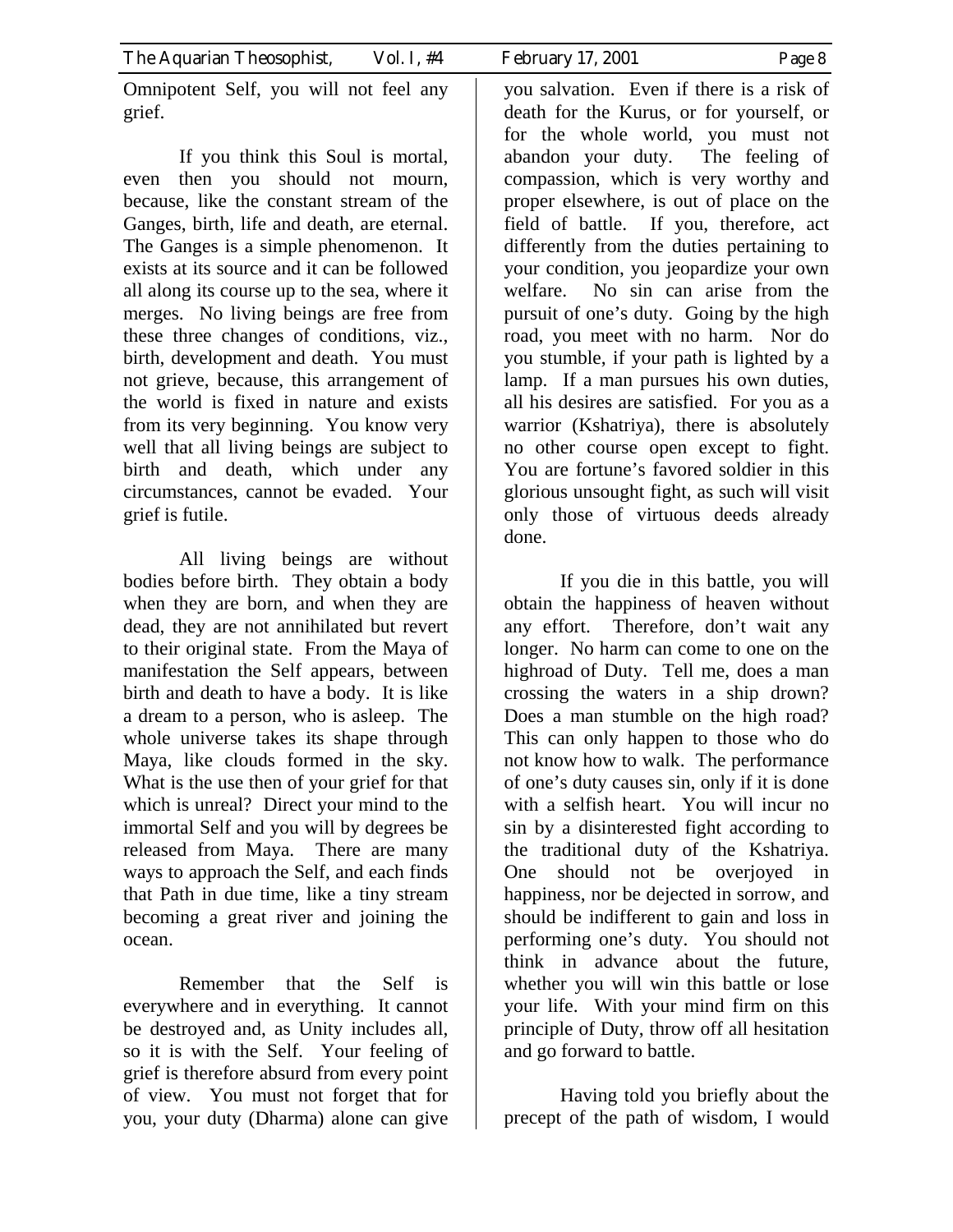now indicate to you its relation to Action (Karma). In the path of action (Karma Yoga), there is, no loss of worldly happiness and yet salvation is secured, because Karma, even if it is interrupted, survives and progressively improves. Those who possess the wisdom to do actions without egoism and without attachment to fruits are free from the burden of life and death. This wisdom is above all considerations of merit or sin. And, being extremely delicate, yet very firm, is beyond the sway of the three Gunas. If you are fortunate and this wisdom grows in your heart, even in a small measure, it will entirely destroy all worldly dangers from you.

 Just as the flame of a lamp though it looks small, affords extensive light, so this higher wisdom, even in a small measure, is very valuable. All sages, above everything, seek this wisdom. This wisdom, whose ultimate end is union with the great SELF of ALL, begins like the small rivulet from the mountain crevice of the Heart moves onward to the sea as the mighty river, Ganges. This is the only wisdom in this world which leads to that goal. All other knowledge is erroneous and leads to demoralization. Only the stupid ones go after knowledge and, not realizing wisdom, know only the transitory conditions of this world, but the supreme happiness of Self is never within their reach.

 Some of these people seek to establish the supremacy of ceremonial action on the authority of the Vedas and are pining for the fruits of their performance. They hold that after being born in this world, one should do the necessary sacrifices and ceremonies and — as their results — should enjoy the delights of the happiness of heaven,

which is for these erring ones the only happiness worth having.

 Seeking sensual happiness in this manner, they perform actions with this object in view. They acquire skill in the performance of scriptural ceremonies, to which they attend, with care and without any omissions. But in one respect, they are mistaken. They entertain in their mind the desire of heaven and forget the Supreme Self to whom all sacrifices are directed. Owing to their keen desire for results, these people destroy the merit of their performance of duty, just as one destroys a mass of camphor by setting fire to it. Remember that error dwells in the minds of those who constantly harp upon idle controversies about the doctrines of Vedas. The Vedas are enveloped in the three Gunas, and therefore, only the Upanishads have been regarded as Satvika. All other scriptures are full of Rajas and Tamas and deal with ceremonial worship. These things cause not only happiness but unhappiness, and, therefore, do not let your mind be obsessed by them. Keep away from these three-fold attributes.

 Renounce the idea of "I" and "mine" and constantly keep before your mind the idea of the supreme happiness of Self. The wise, therefore, scrutinize the meaning of the Vedas and only accept what will lead to their permanent good. You must have now realized that the only thing worth doing is one's duty. On no account turn back on your obligation, but do so without attachment in the result. Without any desire, devote yourself to actions and perform them with diligence, eschewing the idea of results. If you are fortunate and achieve what you have undertaken let there be no special occasion for joy. Nor should you be oppressed with the feeling of pain, if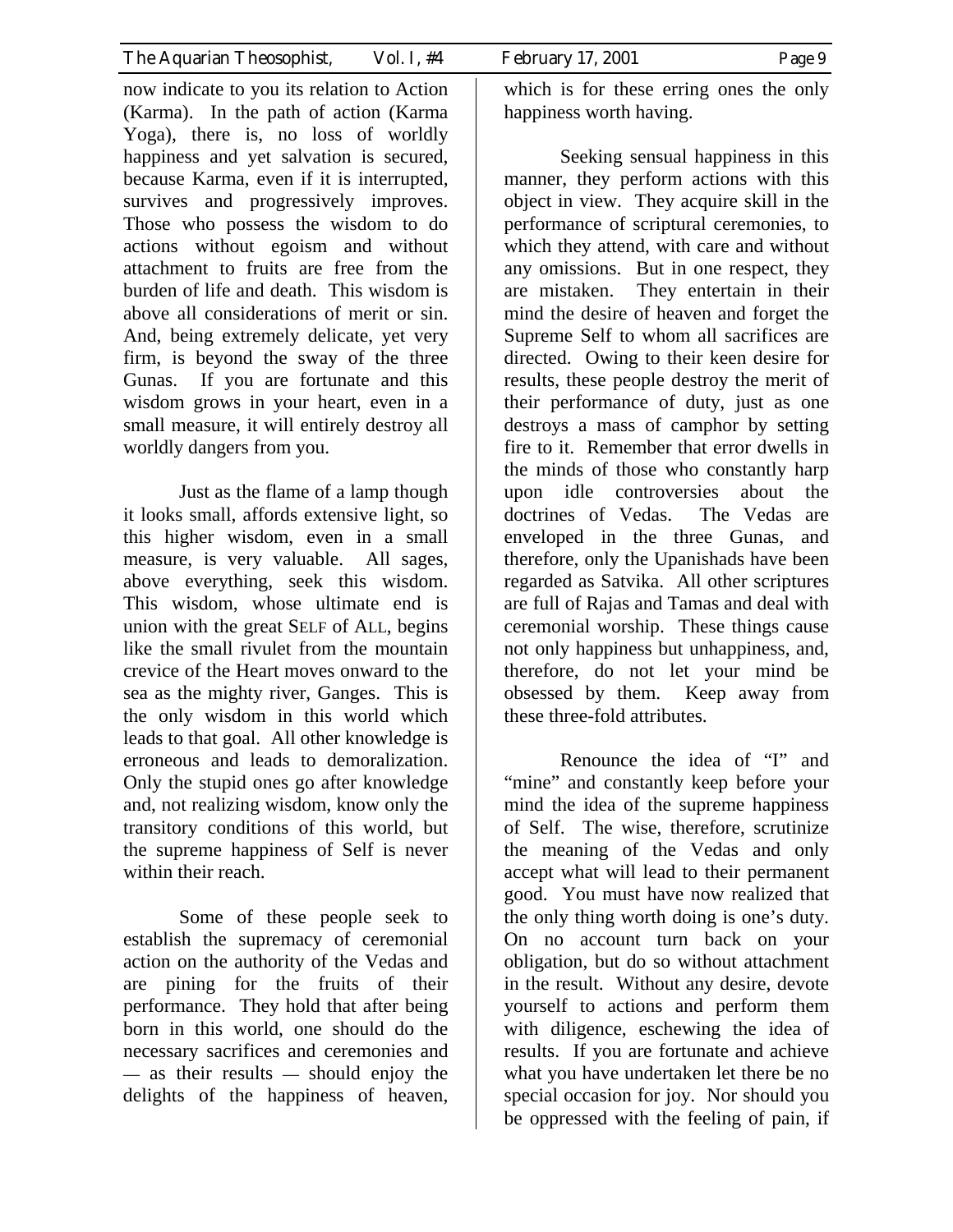by any chance the action, which has been begun, remains incomplete. If the attempt succeeds, so far so good. But even if what is attempted remains incomplete, the merit of it is not lost, because whatever you do should be dedicated to the Supreme, and that is in itself a completion of those actions so far as you are concerned.

[*To be continued*]

#### **Thoughts on the Dangers of Bureaucratic Entanglement**

[All sectors of the Theosophical Movement find themselves in varying degrees of bureaucratic distemper. The problem can destroy the reason for which truth seekers form a group: *efficiency of energy*. Several, in harmony with one another, can do many times what they each could accomplish separately.]

From Rodolfo Don's *Teosofia* web page:

#### **WHY I AM LEAVING THE THEOSOPHICAL SOCIETY**

I recently returned from India where I met with ULT fellow theosophists from the cities of Chennai, Mumbai and Bangalore. I also spent a few days at the Adyar headquarters of the Theosophical Society.

The day I left Adyar, November 19, 2000, I left with the conviction that I was leaving the Theosophical Society for good. It is my view that the Theosophical Society is not the spiritual organization that many members in that Society believe it is, but an organization primarily concerned with its own preservation and survival, just like any other organization run by bureaucrats.

In the Society's hierarchical structure, independent thinking, search for *truth,* and commitment to the *Ancient Wisdom* are not encouraged, but instead members are expected to follow the "party line of thought." A creed has been forming for quite some time, making the Society at best a sect, something that the original Founders wanted to avoid and warned us about. Anyone can see how much religious practices (particularly Christian) have been able to creep into Society's activities. We can

all witness this trend during public events, like during the Annual Convention. Besides all this, the "cult of personalities" flourishes in the organization without any obvious effort by its officials to stop it.

What ever happened to *theosophy* in the Theosophical Society?

Is the Theosophical Society now just a soul-less corpse run by bureaucrats? Let us look at some quotes:

#### **Theosophy:**

Or Theosophia *(Gr.)*. Wisdom-religion, or "Divine Wisdom." The substratum and basis of all the world-religions and philosophies, taught and practiced by a few elect ever since man became a thinking being. In its practical bearing, Theosophy is purely *divine ethics;* the definitions in dictionaries are pure nonsense, based on religious prejudice and ignorance of the true spirit of the early Rosicrucians and mediæval philosophers who called themselves Theosophists.

H.P. Blavatsky, *Theosophical Glossary.*

#### **Theosophist:**

All original thinkers and investigators of the hidden side of nature whether materialists — those who find in matter "the promise and potency of all terrestrial life," or spiritualists — that is, those who discover in spirit the source of all energy and of matter as well, were and are, properly Theosophists. For to be one, one need not necessarily recognize the existence of any special God or a deity. One need but worship the spirit of living nature and try to identify oneself with it. To revere that Presence, the invisible Cause, which is yet ever manifesting itself in its incessant results; the intangible, omnipotent, and omnipresent Proteus: indivisible in its Essence, and eluding form, yet appearing under all and every form; who is here and there and everywhere and nowhere; is ALL, and NOTHING: ubiquitous yet one; the Essence filling, binding, bounding, containing everything, contained in all. It will, we think, be seen now, that whether classed as Theist, Pantheists or Atheists, such men are all near kinsmen to the rest. Be what he may, once that a student abandons the old trodden highway of routine, and enters upon the soli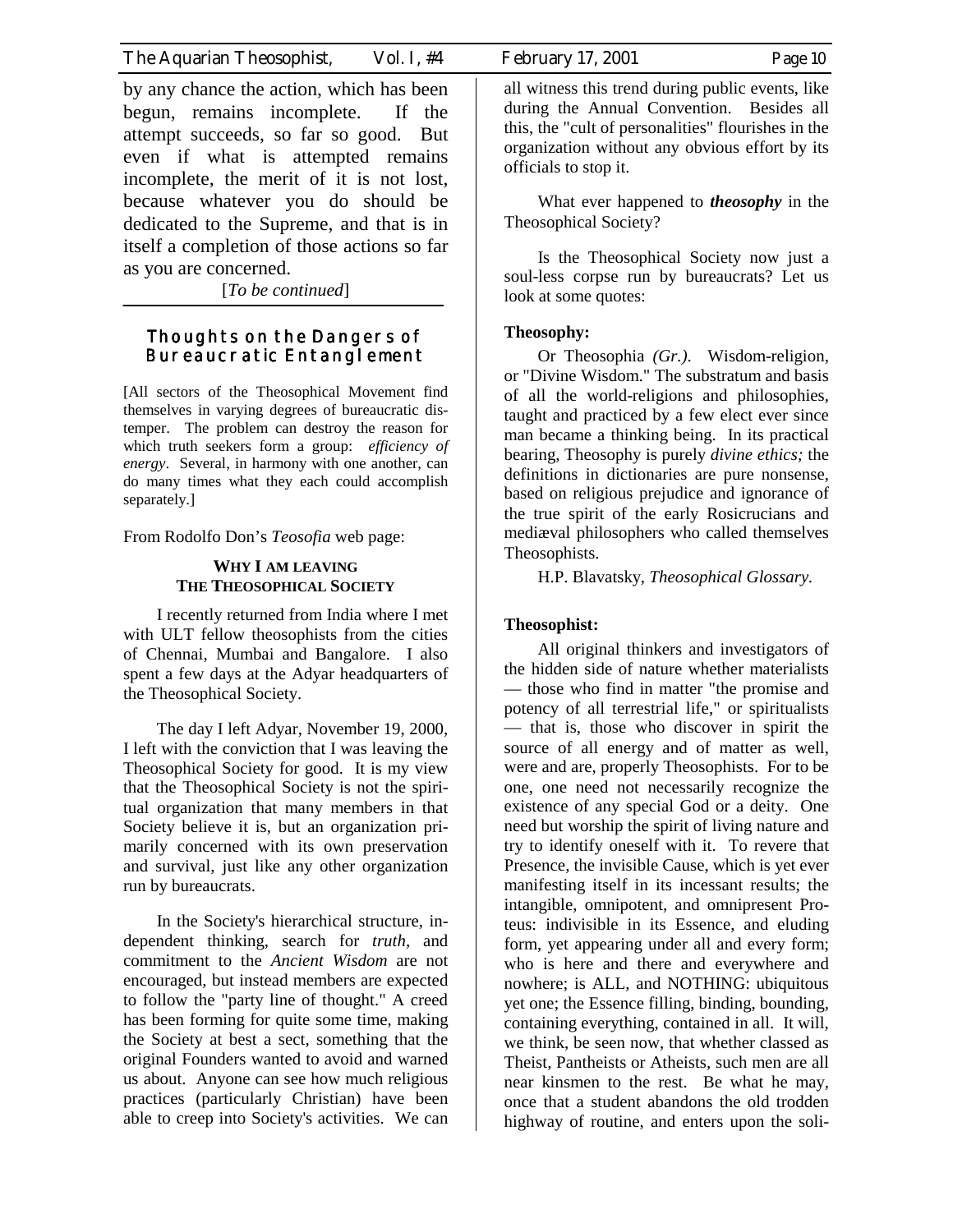tary path of independent thought — Godward — he is a Theosophist, an original thinker, a seeker after the eternal truth, with "an inspiration of his own" to solve the universal problems.

H.P. Blavatsky, *The Omnipresent Proteus.*

#### **Theosophical Society:**

It is pure nonsense to say that "H.P.B.... is loyal to the Theosophical Society and to Adyar" (!?). H.P.B. is loyal to death to the Theosophical CAUSE, and those great Teachers whose philosophy can alone bind the whole of Humanity into one Brotherhood. Together with Col. Olcott, she is the chief Founder and Builder of the Society which was and is meant to represent that CAUSE; and if she is so loyal to H. S. Olcott, it is not at all because of his being its "President," but, firstly, because there is no man living who has worked harder for that Society, or been more devoted to it than the Colonel, and, secondly, because she regards him as a loyal friend and co-worker. Therefore the degree of her sympathies with the "Theosophical Society and Adyar" depends upon the degree of the loyalty of that Society to the CAUSE. Let it break away from the original lines and show disloyalty in its policy to the CAUSE and the original programme of the Society, and H.P.B., calling the T. S. disloyal, will shake it off like dust from her feet.

H.P. Blavatsky, *Lucifer, August 1889.*

One of the prerequisites for being a theosophist is that he or she must be *free,* free in every sense. Free from conditioning, free to search for *truth* without any reservations of any kind. That is why the question of "authority" must be resolved before any authentic search for *truth* is possible. Once the theosophist is ready to start his own search he will have at his disposal the necessary tools to assist him. He will be able to use "right discrimination;" he won't be intimidated by pseudo-authorities holding important positions in any organization, because he will *know* that the only real authority in spiritual matters resides in the *Self.*

I would like to mention that in all my years of being a member of the Theosophical Society I developed valuable friendships that I hold very dear. Even though most of those friends have already passed I still feel that the important things that we shared, like commitment to the CAUSE are still as valid now as they were when we were in physical contact. Of my newer friends, those whom I have encountered in the last few years, I feel fortunate that I am still able to enjoy their company and wisdom. All these links that we share are as real today as they were when we first met. They are eternal. In other words: They can never be broken. I mention this so we can keep things in perspective. My resignation from the Theosophical Society is just that. I am resigning from the organization. My commitment to *theosophy* remains, as always, the same.

*Rodolfo Don*



 The Ain-Soph, the "UNKNOW-ABLE" and the "UNNAMEABLE" which, as it could not be made manifest, was conceived to emanate manifesting Powers.

 It is then with its emanations alone that human intellect has to, and can deal. Christian theology, having rejected the doctrine of emanations and replaced them with direct, conscious creations of angels and the rest out of nothing, now finds itself hopelessly stranded between Supernaturalism, or miracle, and materialism. An extra-cosmic god is fatal to philosophy, an intra-cosmic Deity — *i.e.* Spirit and matter inseparable from each other — is a philosophical necessity.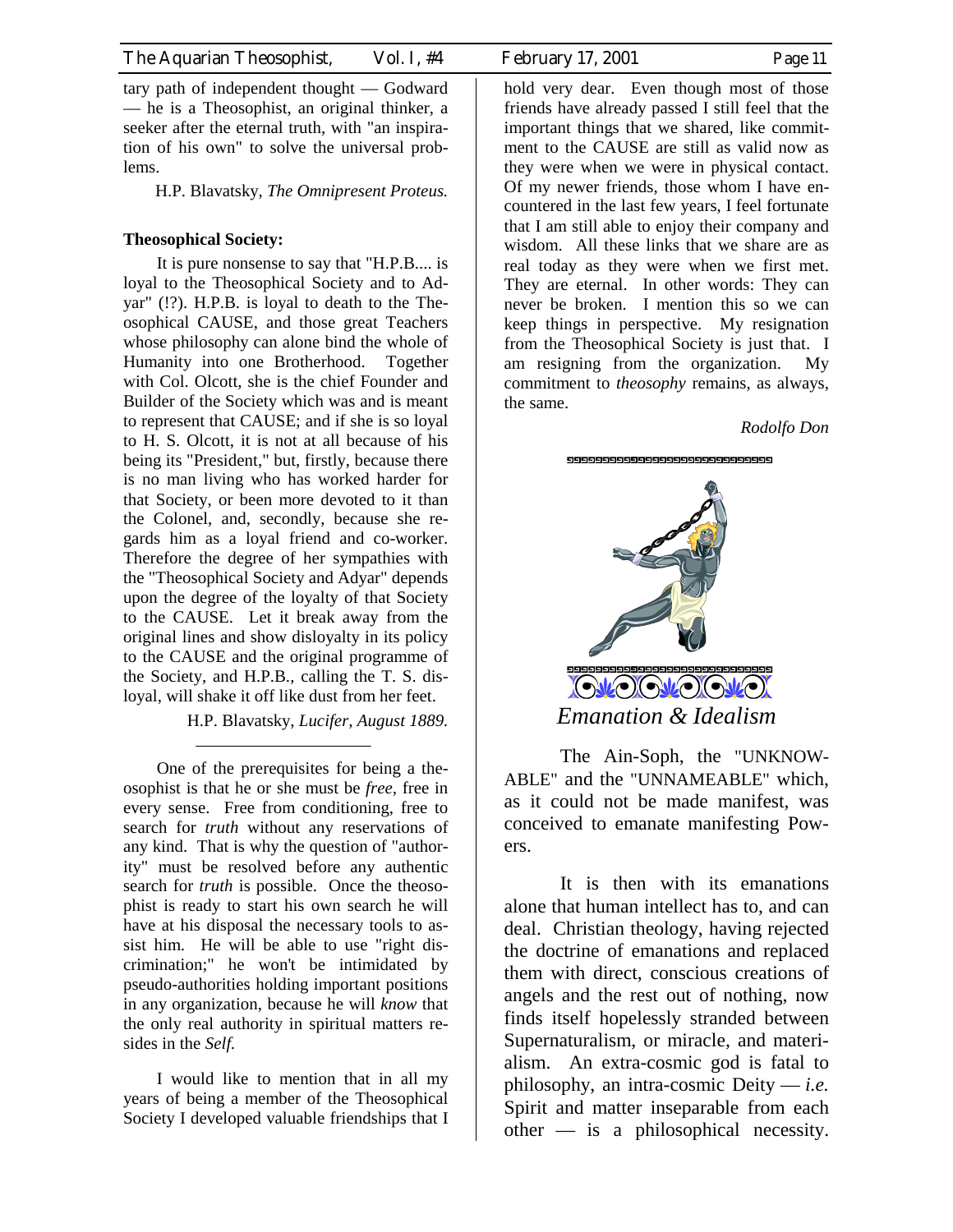Separate them and that which is left is a gross superstition under a mask of emotionalism. (ii, 41)

And this on pseudo-idealism:

Diametrically opposed as may be the materialism of the German Evolutionists to the spiritual conceptions of Esoteric philosophy, radically inconsistent as is their accepted anthropological system with the real facts of nature, the pseudoidealistic bias now colouring English thought is almost more pernicious. The pure materialistic doctrine admits of a direct refutation and appeal to the logic of facts.

The idealism of the present day, not only contrives to absorb, on the one hand, the basic negations of Atheism, but lands its votaries in a tangle of unreality, which culminates in a practical Nihilism. Argument with such writers is almost out of the question. Idealists, therefore, will be still more antagonistic to the Occult teachings now given than even the Materialists. But as no worse fate can befall the exponents of Esoteric Anthropo-Genesis than being openly called by their foes by their old and time-honoured names of "lunatics" and "ignoramuses," the present archaic theories may be safely added to the many modern speculations, and bide their time for their full or even partial recognition. (ii, 651)

# MUSINGS FROM A HOSPICE DOC

I am becoming very interested in "death" and in "disease" from the theosophical perspective and feel that it would be wonderful if I might help other pathologists and medical people start to look very closely at the evidence that is now pouring in concerning the true and

divine nature of death of the human animal body. In all my twelve years here at the L.A. County Coroner's office, all I've sensed is release and happiness in those who have "died" or so I imagine. It is good that we humans have wonderful sense of humours (pun and mispelling intended, now) and might be able to laugh at our little selves a bit after we find ourselves still very much alive after the deaths of our forms. I just love the scientific fact that our bodies are no more than seven years old whenever they die and the molecular turnover rate is about seven years. If I ate blue food in seven years I'd be all blue. If I stopped, after seven years the blue would be gone. Use that which seems good to you to use. I owe so much to HPB and Theosophy

This compassion regulates all my struggling intelligent activities, adds humility and gives me a motive that I had not seen heretofore.

Hospice doctors provide the legal backup to the nurses that do the work of making sure that dying patients are as comfortable and cared for as can be.

========

As to help and consolation (?) Well once that the philosophy of theosophy is grasped as a whole and then life's purposes and actualities are reviewed in that light, the care for people whether in their "last extremities" (in this incarnation) or otherwise, becomes a matter of deeper and more useful purpose

To even hear of the idea that we are truly immortals, that we cannot escape Karma, GOOD as well as bad, that WE WILL RETURN — logically at a point equivalent to that which we are leaving — all this is far better than a useless and hopeless desire to enter an unproven "heaven."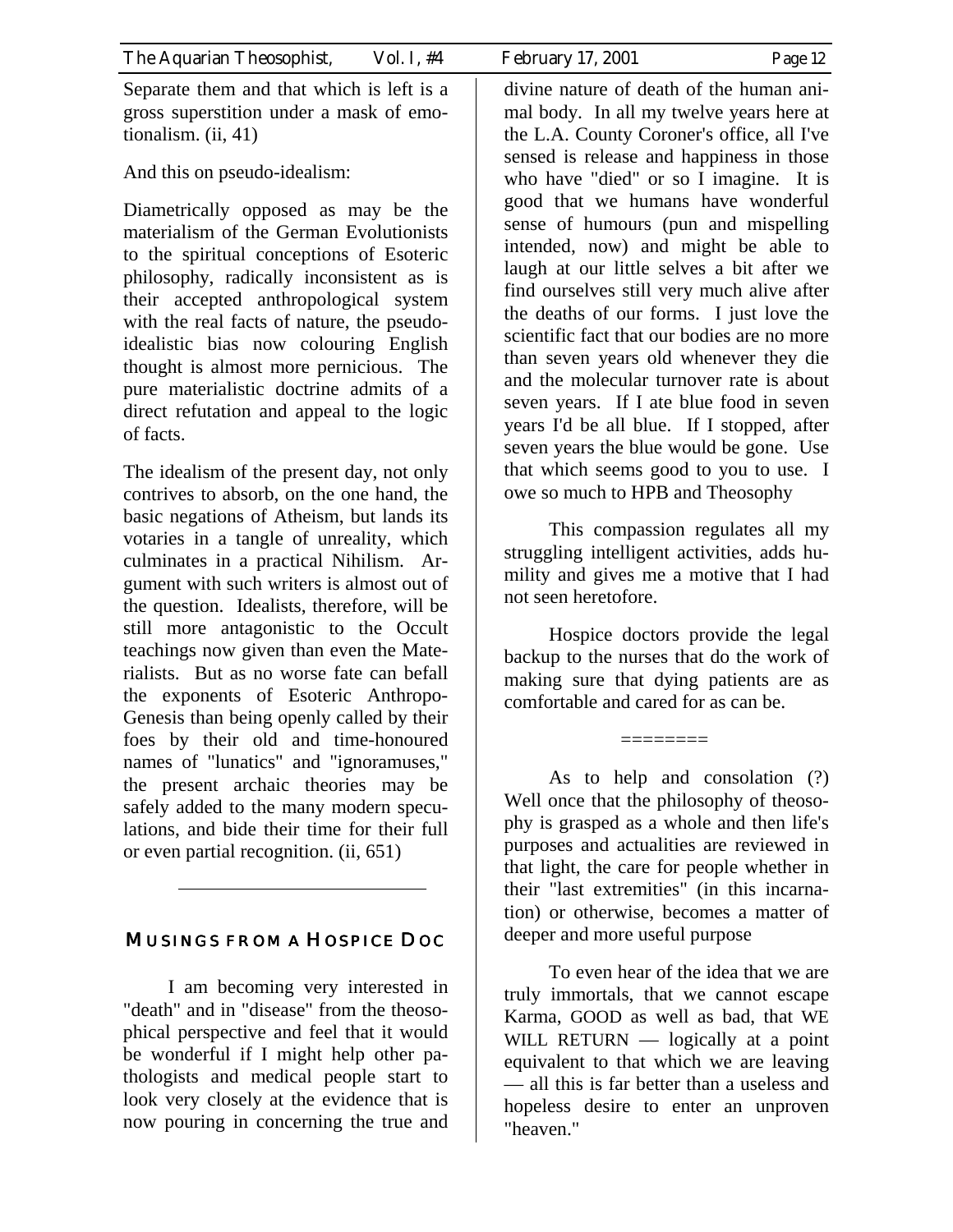I am sure I am saying this wrongly. But the doctrine of justice in the world (not overseen by a PERSONAL God, but by the whole of NATURE WHICH IS GOD ITSELF), is to my mind a better proposition even if it should be skillfully presented at the end of a life.

We do not fear sleep. Yet death of this personality is only a sleep and a forgetting, while the ETERNAL SPIRIT in man — his very real SOUL (which he does not "own," but which is HIMSELF, his WHOLE SELF) is to my mind (and experience in speaking with others who inquire — not thrusting it on them unasked or unwanted) very valuable. It gives HOPE when despair may set in for various reasons and one feels incapable of finalizing things.

No one is the ONLY sustainer of another or others, each has the same immortal SELF within themselves and they need only appeal to its help for that help to manifest. We all have the same base, but in any one life we seem to emphasize or play down some aspects of character and work which are the common property of all. No one can patent a "law of Nature;" so too, no one can take all the blame of anything entirely on themselves — but more could be said on this aspect too.

The key is, I think, to never force anything like this philosophy on anyone, but when they give an offering, we can present the hope based on the CONTI-NUITY of the sense of SELF — which is NOT based solely on the NAME one has assumed for this personality so far.

EUGENE CARPENTER, MD

# The Global Village

# **THEOSOPHY**

*Secret Doctrine Classes*

**Wednesday 2 to 4 pm — Antwerp Monday 7 to 9 pm — New York Wednesday 7:30 to 8:45 pm — Los Angeles** 

> In The Lobby — New York **FEBRUARY**

4 – GENIUS: THE HIGHER SELF ABOVE (57)

11– SECRET PURPOSE OF MAN & NATURE (60)

18 – WHO OR WHAT REINCARNATES? (65)

25 – "ONCE A MAN ALWAYS A MAN" (67)

#### MARCH

4 – DO WE SEE LOVED ONES IN HEAVEN? (71)

11 – CAN WE REMEMBER PAST LIVES? (73-6)

18 – HEREDITY PROVES REINCARNATION (72)

25 – WHY DO WE REINCARNATE? (81-3)

(STUDY TEXT: "THE OCEAN OF THEOSOPHY") **THEOSOPHY HALL**  347 East 72 Street New York, NY 10021 (212) 535-2230 e-mail: [otownley@excite.com](mailto:otownley@excite.com)

**United Lodge of Theosophists**  Robert Crosbie House 62 Queens Gardens London W23AH, England **Tel +(44) 20 7723 0688 Fax +(44) 20 7262 8639 Contact us: [ult@ultlon.freeserve.co.uk](mailto:ult@ultlon.freeserve.co.uk)**

| 2001                                |                 | SUNDAYS 8.00 - 9.00 p.m.<br><b>TALKS</b> with Questions |  |
|-------------------------------------|-----------------|---------------------------------------------------------|--|
| February                            | $4^{\text{th}}$ | Ego $&$ the ego                                         |  |
|                                     | $18^{th}$       | Memories of Past Lives                                  |  |
| March                               | $4^{\text{th}}$ | Idea, Ideal & Illusion                                  |  |
|                                     | $18^{th}$       | <b>Commemorative Meeting</b>                            |  |
|                                     |                 | $\colon W$ O Judge                                      |  |
| The Antaskarana  —  His Life & Work |                 |                                                         |  |